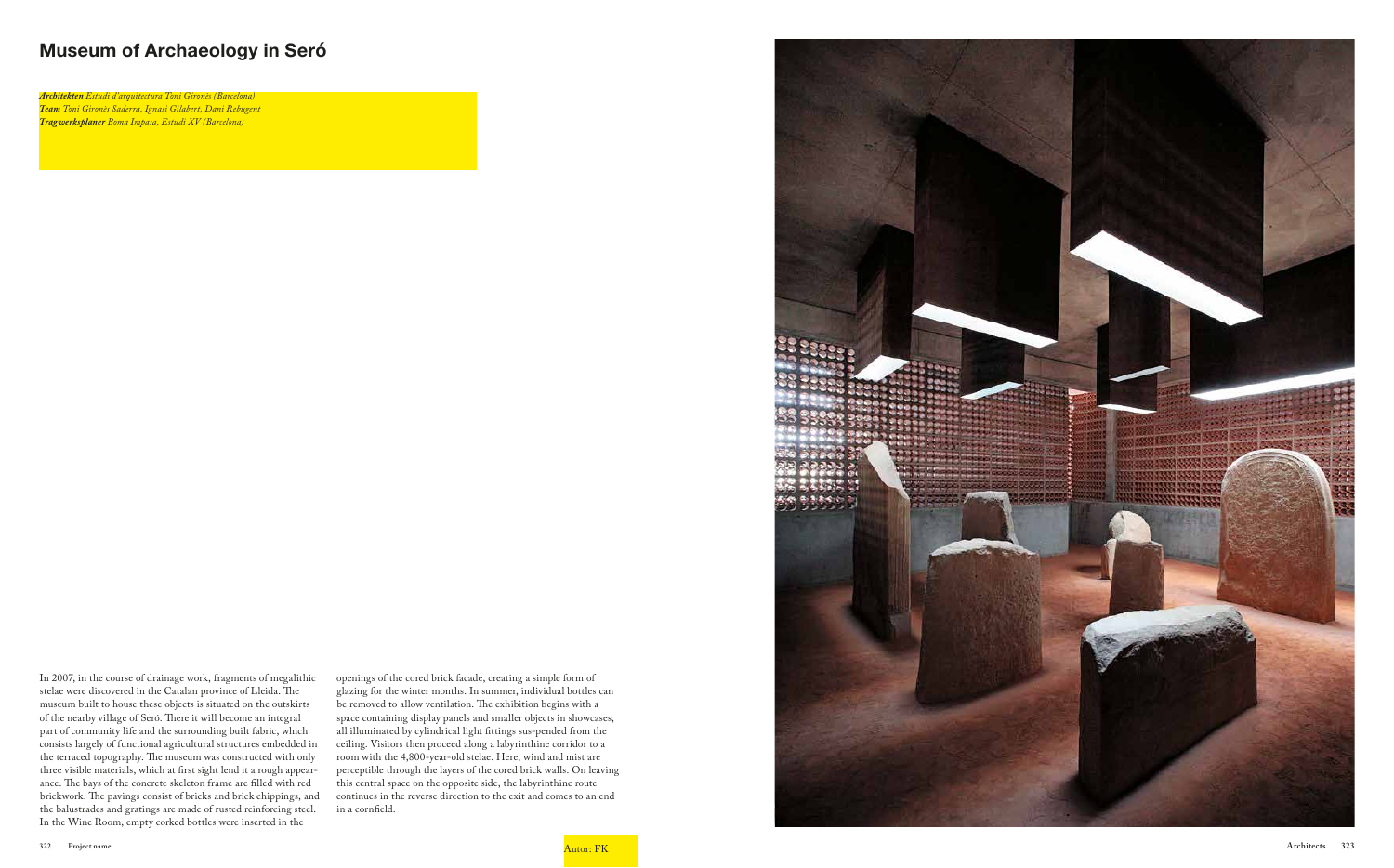## **Sections / Floor plans** scale 1:500









- 1 Parking area
- 2 Platform with view to excavation site
- 3 Bench with planted pergola
- 4 Orchard with existing stone wall
- 5 Entrance
- 6 Wine Room, ticket office, tea kitchen
- 7 Multipurpose space, lecture hall
- 8 Background information to exhibition
- 9 Room with stelae
- 10 Exit





**IN BENEDIKA** 



<u> Hill Hill</u>

⊞⊞